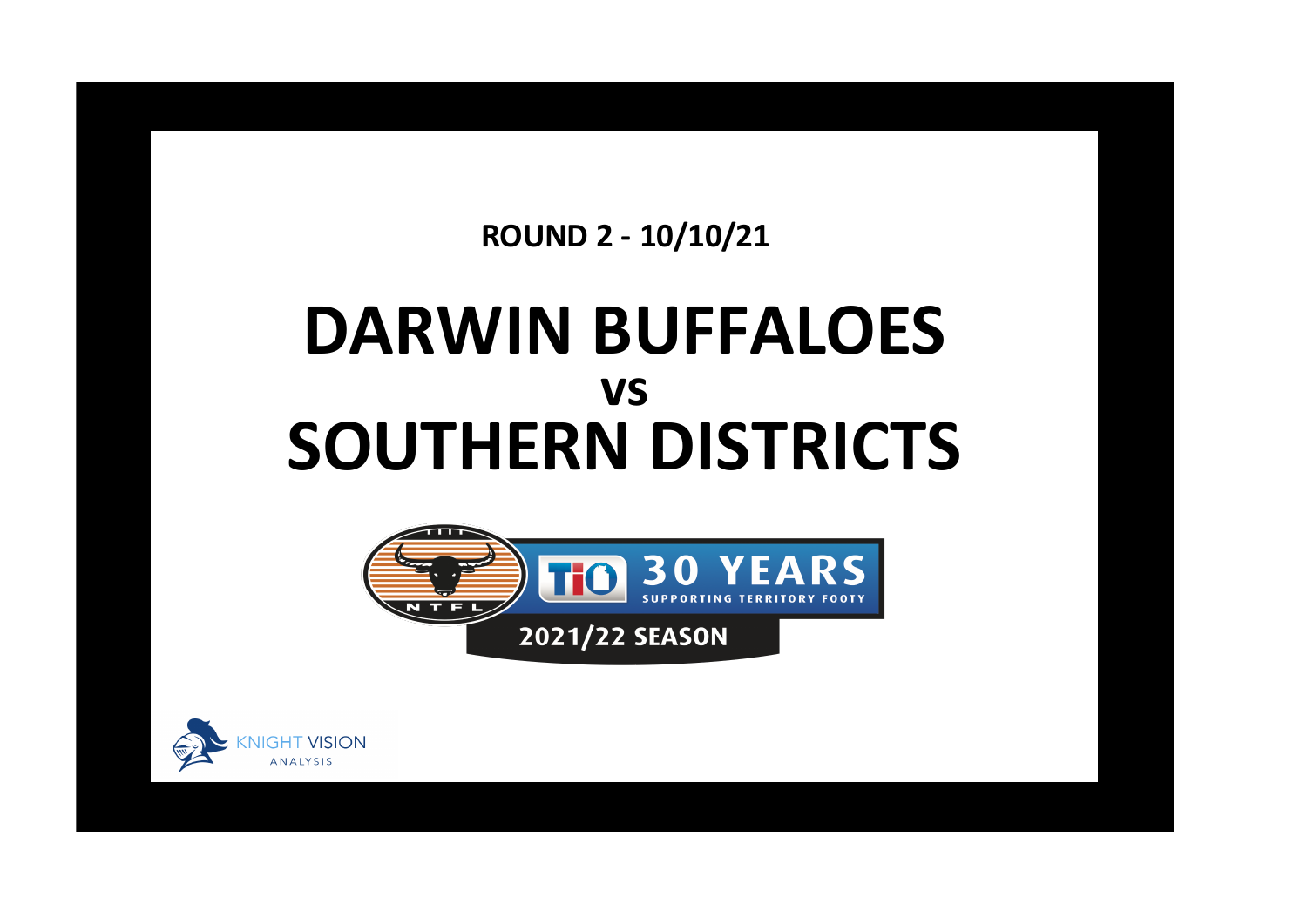|                         |                         | <b>Darwin Buffaloes</b> |                         |              |                          |                         | <b>Southern Districts</b> |                |                |                         | <b>Differential</b> |                |                |                |              |  |  |
|-------------------------|-------------------------|-------------------------|-------------------------|--------------|--------------------------|-------------------------|---------------------------|----------------|----------------|-------------------------|---------------------|----------------|----------------|----------------|--------------|--|--|
| Q1                      | Q <sub>2</sub>          | Q <sub>3</sub>          | Q <sub>4</sub>          | <b>TOTAL</b> |                          | Q1                      | Q <sub>2</sub>            | Q <sub>3</sub> | Q <sub>4</sub> | <b>TOTAL</b>            | Q1                  | Q <sub>2</sub> | Q <sub>3</sub> | Q <sub>4</sub> | <b>TOTAL</b> |  |  |
| 50                      | 44                      | 41                      | 32                      | 167          | <b>Kicks</b>             | 30                      | 41                        | 38             | 46             | 155                     | $+20$               | $+3$           | $+3$           | $-14$          | $+12$        |  |  |
| 32                      | 33                      | 19                      | 11                      | 95           | <b>Handballs</b>         | 14                      | 23                        | 28             | 21             | 86                      | $+18$               | $+10$          | $-9$           | $-10$          | $+9$         |  |  |
| 82                      | 77                      | 60                      | 43                      | 262          | <b>Disposals</b>         | 44                      | 64                        | 66             | 67             | 241                     | $+38$               | $+13$          | $-6$           | $-24$          | $+21$        |  |  |
| 1.56                    | 1.33                    | 2.16                    | 2.91                    | 1.76         | <b>K:H Ratio</b>         | 2.14                    | 1.78                      | 1.36           | 2.19           | 1.80                    | $-0.58$             | $-0.45$        | $+0.80$        | $+0.72$        | $-0.04$      |  |  |
| 64%                     | 61%                     | 59%                     | 56%                     | 60%          | Kick Eff. %              | 60%                     | 54%                       | 68%            | 67%            | 63%                     | $+4%$               | $+8%$          | $-10%$         | $-11%$         | $-2%$        |  |  |
| 91%                     | 82%                     | 79%                     | 82%                     | 84%          | <b>Handball Eff. %</b>   | 79%                     | 78%                       | 86%            | 90%            | 84%                     | $+12%$              | $+4%$          | $-7%$          | $-9%$          | $+0%$        |  |  |
| 5                       | 5                       | 5                       | 4                       | 19           | <b>Clangers</b>          | $\overline{\mathbf{3}}$ | $\overline{2}$            | 1              | 4              | 10                      | $+2$                | $+3$           | $+4$           | $\mathbf{0}$   | $+9$         |  |  |
| 33                      | 29                      | 22                      | 23                      | 107          | <b>Cont. Poss</b>        | 18                      | 25                        | 22             | 20             | 85                      | $+15$               | $+4$           | $\mathbf{0}$   | $+3$           | $+22$        |  |  |
| 49                      | 48                      | 37                      | 22                      | 156          | <b>Unc. Poss</b>         | 26                      | 40                        | 46             | 46             | 158                     | $+23$               | $+8$           | $-9$           | $-24$          | $-2$         |  |  |
| 22                      | 23                      | 20                      | 9                       | 74           | <b>Marks</b>             | 13                      | 14                        | 14             | 15             | 56                      | $+9$                | $+9$           | $+6$           | $-6$           | $+18$        |  |  |
| 18                      | 18                      | 15                      | $\overline{\mathbf{z}}$ | 58           | <b>Unc. Marks</b>        | 10                      | 14                        | 12             | 14             | 50                      | $+8$                | $+4$           | $+3$           | $-7$           | $+8$         |  |  |
| 4                       | 5                       | 5                       | $\overline{2}$          | 16           | <b>Cont. Marks</b>       | 3                       | $\Omega$                  | $\mathbf{2}$   | 1              | 6                       | $+1$                | $+5$           | $+3$           | $+1$           | $+10$        |  |  |
| 0                       | 3                       | 3                       | $\overline{2}$          | 8            | <b>Int. Marks</b>        | 3                       | $\overline{2}$            | 4              | 1              | 10                      | $-3$                | $+1$           | $-1$           | $+1$           | $-2$         |  |  |
| 4                       | 5                       | 5                       | $\overline{2}$          | 16           | <b>F50 Marks</b>         | 2                       | 4                         | 3              | 4              | 13                      | $+2$                | $+1$           | $+2$           | $-2$           | $+3$         |  |  |
| 27                      | 23                      | 14                      | 9                       | 73           | <b>Handball Receives</b> | 10                      | 18                        | 23             | 17             | 68                      | $+17$               | $+5$           | $-9$           | $-8$           | $+5$         |  |  |
| 25                      | 19                      | 12                      | 20                      | 76           | <b>Groundball Gets</b>   | 13                      | 23                        | 17             | 16             | 69                      | $+12$               | $-4$           | $-5$           | $+4$           | $+7$         |  |  |
| 11                      | 9                       | $\overline{ }$          | 8                       | 35           | <b>Hitouts</b>           | 5                       | 6                         | 6              | 6              | 23                      | $+6$                | $+3$           | $+1$           | $+2$           | $+12$        |  |  |
| 14                      | 8                       | 9                       | 9                       | 40           | <b>Clearances</b>        | $\overline{2}$          | 6                         | 4              | 7              | 19                      | $+12$               | $+2$           | $+5$           | $+2$           | $+21$        |  |  |
| 11                      | 9                       | 10                      | 5                       | 35           | <b>Tackles</b>           | 6                       | 9                         | 6              | 8              | 29                      | $+5$                | $\Omega$       | $+4$           | $-3$           | $+6$         |  |  |
| 4                       | $\overline{2}$          | 6                       | 6                       | 18           | <b>One Percenters</b>    | 6                       | 4                         | $\overline{2}$ | 5              | 17                      | $-2$                | $-2$           | +4             | $+1$           | $+1$         |  |  |
| 2                       | $\mathbf{1}$            | $\overline{\mathbf{3}}$ | 4                       | 10           | <b>Spoils</b>            | 1                       | $\overline{2}$            | $\mathbf{1}$   | 3              | $\overline{\mathbf{z}}$ | $+1$                | $-1$           | $+2$           | $+1$           | $+3$         |  |  |
| 5                       | 6                       | 6                       | 1                       | 18           | <b>Frees For</b>         | 3                       | 3                         | 6              | 10             | 22                      | $+2$                | $+3$           | $\mathbf{0}$   | $-9$           | $-4$         |  |  |
| 3                       | 3                       | 6                       | 10                      | 22           | <b>Frees Against</b>     | 5                       | 6                         | 6              | $\mathbf{1}$   | 18                      | $-2$                | $-3$           | $\bf{0}$       | $+9$           | $+4$         |  |  |
| 11                      | 10                      | 10                      | 8                       | 39           | <b>Inside 50s</b>        | 11                      | 9                         | 11             | 12             | 43                      | $\Omega$            | $+1$           | $-1$           | $-4$           | $-4$         |  |  |
| $\overline{\mathbf{z}}$ | $\overline{\mathbf{z}}$ | 8                       | 6                       | 28           | <b>Rebound 50s</b>       | 6                       | 6                         | 8              | 6              | 26                      | $+1$                | $+1$           | $\Omega$       | $\mathbf{0}$   | $+2$         |  |  |
| 55%                     | 70%                     | 60%                     | 63%                     | 62%          | Score / I50 %            | 36%                     | 22%                       | 55%            | 58%            | 44%                     | +18%                | +48%           | $+5%$          | $+4%$          | $+17%$       |  |  |
| 4                       | 4                       | $\overline{2}$          | $\overline{2}$          | 12           | <b>Goals</b>             | 3                       | $\overline{2}$            | 3              | 5              | 13                      | $+1$                | $+2$           | $-1$           | $-3$           | $-1$         |  |  |
| 2                       | 3                       | 4                       | 3                       | 12           | <b>Behinds</b>           | 1                       | $\Omega$                  | 3              | $\mathbf{2}$   | 6                       | $+1$                | $+3$           | $+1$           | $+1$           | $+6$         |  |  |
| 26                      | 27                      | 16                      | 15                      | 84           | <b>Score</b>             | 19                      | 12                        | 21             | 32             | 84                      | $+7$                | $+15$          | $-5$           | $-17$          | $\bf{0}$     |  |  |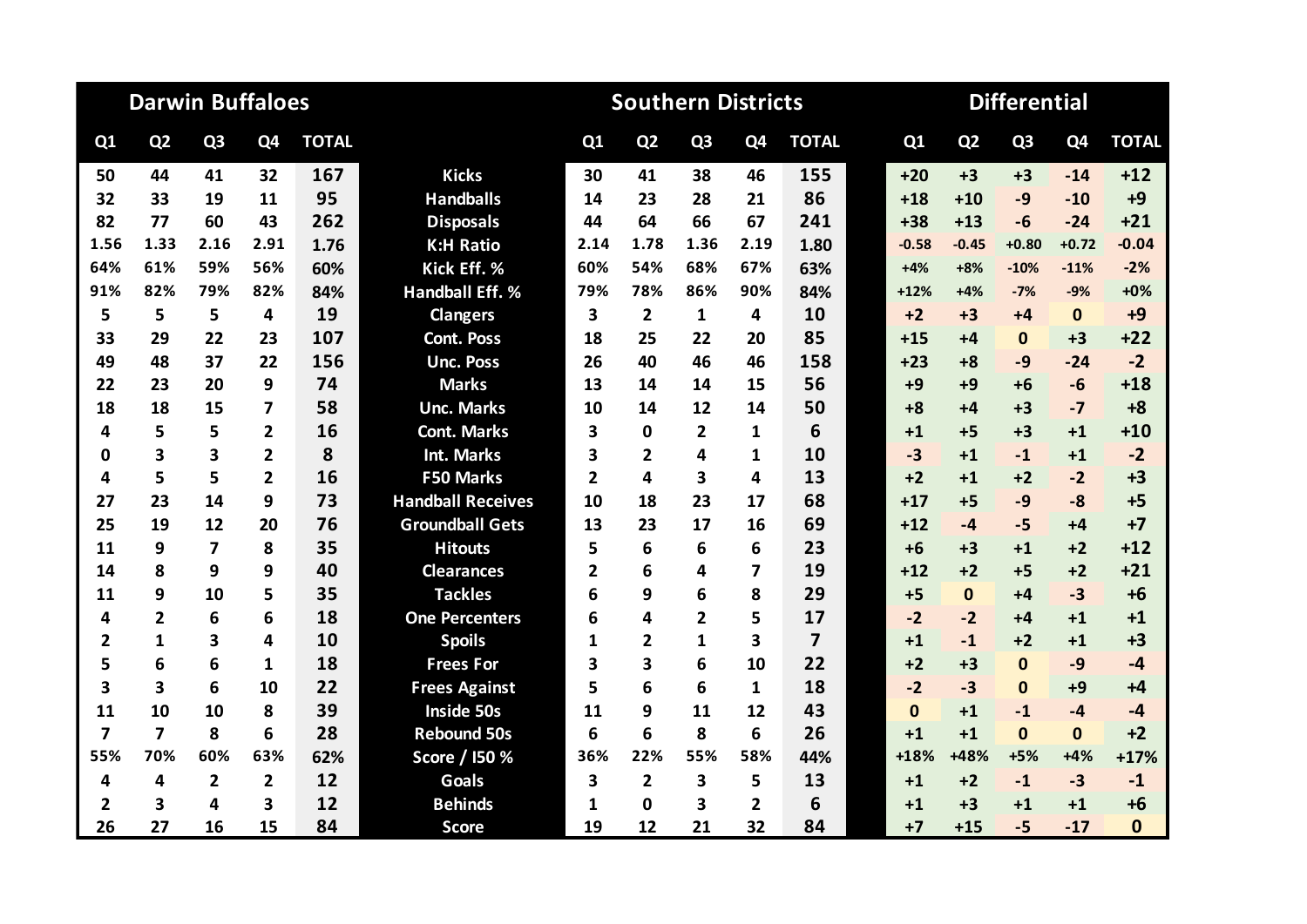|                     |       |      |       |             |             |      |           |      |       |                |       |      | <b>Darwin Buffaloes</b> |              |      |                |             |                |      |                |    |              |              |                |    |                        |                |
|---------------------|-------|------|-------|-------------|-------------|------|-----------|------|-------|----------------|-------|------|-------------------------|--------------|------|----------------|-------------|----------------|------|----------------|----|--------------|--------------|----------------|----|------------------------|----------------|
| <b>Player</b>       | К     |      | D     |             | KE% HE% CLG |      | <b>CP</b> | UP   | М     | UM             | CM    |      | IM F50M HR GBG          |              |      | но             | <b>CLR</b>  | т              | 1%   | <b>SP</b>      | FF | FA           | 150          | <b>R50</b>     | G  | в                      | <b>SA</b>      |
| 06 J Stokes         | 12    | 10   | 22    | 67%         | 80%         |      | 11        | 13   | 5     | 5              | 0     | 1    | 0                       | 5            | 9    | 0              | 9           | 6              | 1    | 0              | 2  | 2            | 6            | 3              | 1  | $\Omega$               | 3              |
| 11 T Clarke         | 14    | 5    | 19    |             | 50% 100%    | 3    | 8         | 11   | 5     | 5              | 0     | 0    | 1                       | 6            | 7    | 0              | 6           | 2              | 1    | 0              | 2  | $\mathbf{1}$ | 4            | 4              | 1  | 0                      | 3              |
| 14 L McKenzie       | 12    | 6    | 18    | 83%         | 83%         | 1    | 9         | 9    | 6     | 4              | 2     | 3    | 0                       | $\mathbf{1}$ | 7    | 0              | 1           | 2              | 4    | 4              | 1  | 1            | 1            | 3              | 0  | 0                      | 0              |
| 23 P Campbell       | 6     | 9    | 15    | 33%         | 78%         | 1    | 3         | 12   | 4     | 4              | 0     | 0    | 1                       | 5            | 3    | 0              | 3           | 0              | 2    | 0              | 0  | 0            | 1            | 0              | 0  | $\mathbf{1}$           | 1              |
| 05 C Abala          | 6     | 8    | 14    | 67%         | 63%         | 2    | 5         | 9    | 6     | 6              | 0     | 0    | 1                       | $\mathbf{1}$ | 5    | 0              | 2           | 1              | 0    | 0              | 0  | 0            | 1            | 1              | 0  | 0                      | 2              |
| 07 T Eldridge       | 9     | 5    | 14    | 56%         | 100%        | 1    | 5.        | 10   | 2     | $\overline{2}$ | 0     | 1    | 0                       | 5            | 5    | 0              | 1           | 2              | 1    | 1              | 0  | 2            | 1            | 2              | 0  | 0                      | 0              |
| <b>16 P Boles</b>   | 9     | 5    | 14    | 44%         | 100%        | 0    | 5         |      | 4     | 1              | 3     | 1    | 1                       | 4            | 2    | 0              | 2           | 1              | 2    | 0              | 0  | 1            | 4            | 0              | 1  | 2                      | 1              |
| 32 H Ahmat-Watkins  | 12    | 2    | 14    | 58%         | 50%         | 0    | 8         | 5    | 9     | 5              | 4     | 0    | 8                       | 0            | 2    | 0              | 0           | 0              | 0    | 0              | 2  | 1            | 0            | 0              | 7  | 4                      | 1              |
| 10 B Stokes         | 8     | 5    | 13    | 88%         | 80%         | 0    | 5         | 8    | 3     | 3              | 0     | 0    | 1                       | 4            | 3    | 0              | 0           | $\overline{2}$ | 0    | 0              | 2  | $\mathbf{1}$ | 0            | 3              | 1  | $\Omega$               | 0              |
| 08 X Grant          | 9     | 3    | 12    | 56%         | 67%         | 1    | 5         | 7    | 2     | 2              | 0     | 0    | 0                       | 3            | 4    | 0              | 0           | 2              | 3    | 2              | 1  | 1            | $\mathbf{1}$ | 4              | 0  | 0                      | 0              |
| 19 C Sharples       | 6     | 5    | 11    | 67%         | 80%         | 0    | 4         |      | 3     | 3              | 0     | 0    | 0                       | 4            | 3    | 0              | 0           | 4              | 0    | 0              | 2  | 0            |              | 0              | 0  | 0                      | 0              |
| 25 B Archard        | 6     | 5    | 11    | 50%         | 100%        | 2    | 9         |      | 1     | 0              |       | 1    | 0                       | 1            | 7    | 33             | 8           | 2              |      | 1              | 1  | 4            | 2            | 2              | 0  | 0                      | 0              |
| 44 M Campbell       | 10    |      | 11    |             | 60% 100%    |      | 3         | 8    | 5     | 4              |       | 0    | 2                       | 4            | 2    | 0              | 0           | 0              | 0    | 0              | 0  | $\mathbf{1}$ | 6            | 0              |    | 2                      | 3              |
| 03 J Collinson      | 5.    | 5    | 10    | 20%         | 100%        |      | 6         | 4    | 4     | 3              |       | 0    | 0                       | 1            | 4    | 0              | 2           | 2              | Ω    | 0              | 1  | 0            |              | 1              | 0  | 0                      | 0              |
| 13 Jackson Clark    | 6     | 4    | 10    | 50%         | 75%         |      | 2         | 8    | 1     |                | 0     | 0    | 0                       | 7            |      | 0              |             |                | 0    | 0              |    | 0            | 2            | 0              | 0  | 0<br><b>Management</b> | 0              |
| 15 K McBean         | 6     | 3    | 9     | 33%         | 67%         |      | 6         | 3    | 2     | 1              | 1     | 0    | 1                       |              | 5    | 0              |             | 0              | O    | 0              | O  | 1            | 0            | 0              | 0  | $\overline{2}$<br>mmm. | 0<br>ononono.  |
| 22 K Kossack        | 8     |      | 9     | 88%         | 100%        | 1    | 4         | 5    | 4     | 3              |       | 0    | 0                       | 2            | 2    | 0              | 2           | 0              |      | 0              |    | 0            | 3            | 0              | 0  | 0                      | $\overline{2}$ |
| 02 L Roberts        | 4     | 4    | 8     | 50%         | 75%         | 0    | 3         | 5    | 4     | 3              |       | 0    | 0                       | 2            |      | 0              | 0           | 1              | 0    | 0              |    | 0            | 3            | 0              | 0  | 0                      | 1              |
| 12 K Maroney        | 2     | 6    | 8     |             | 100% 100%   | 0    | 2         | 6    | 2     | 1              | 1     | 1    | 0                       | 5            |      | 0              | 0           | 0              |      | $\overline{2}$ | 0  | $\mathbf{1}$ | 0            | $\overline{2}$ | 0  | 0                      | 0              |
| 20 H Brown          | 5     | 2    | 7     | 40%         | 100%        |      | 2         | 6    | 0     | 0              | 0     | 0    | 0                       | 6            |      | 0              |             | 4              | 0    | 0              | 1  | 2            | 0            | 1              | 0  | 0                      | 0              |
| 09 A Stokes         | 6     | 0    | 6     |             | 67% #####   |      | 1         | 6    | 2     | 2              | 0     | 0    | 0                       | 4            | 1    | $\overline{2}$ | 0           | 2              | 0    | 0              | 0  | 1            | 2            | 1              | 0  | 0                      | 1              |
| 04 S Ahmat          | 2     | 1    | 3     |             | 100% 100%   | 0    | 1         | 2    | 0     | 0              | 0     | 0    | 0                       | 2            | 1    | 0              | 1           | 0              | 0    | 0              | 0  | 0            | 0            | 1              | 0  | 0                      | 0              |
|                     |       |      |       |             |             |      |           |      |       |                |       |      |                         |              |      |                |             |                |      |                |    |              |              |                |    |                        |                |
| <b>DBFC</b>         | 167   | 95   | 262   | 60%         | 84%         | 19   | 107       | 156  | 74    | 58             | 16    | 8    | 16                      | 73           | 76   | 35             | 40          | 35             | 18   | 10             | 18 | 22           | 39           | 28             | 12 | 12                     | 18             |
| <b>SDFC</b>         | 155   | 86   |       | 241 63% 84% |             | 10   | 85        | 158  | 56    | 50             | 6     | 10   | 13                      | 68           | 69   | 23             | 19          | 29             | 17   | 7              | 22 | 18           | 43           | 26             | 13 | 6                      | 15             |
| <b>Differential</b> | $+12$ | $+9$ | $+21$ | $-2\%$      | $+0\%$      | $+9$ | $+22$     | $-2$ | $+18$ | $+8$           | $+10$ | $-2$ | $+3$                    | $+5$         | $+7$ |                | $+12$ $+21$ | $+6$           | $+1$ | $+3$           | -4 | +4           | -4           | $+2$           | -1 | $+6$                   | $+3$           |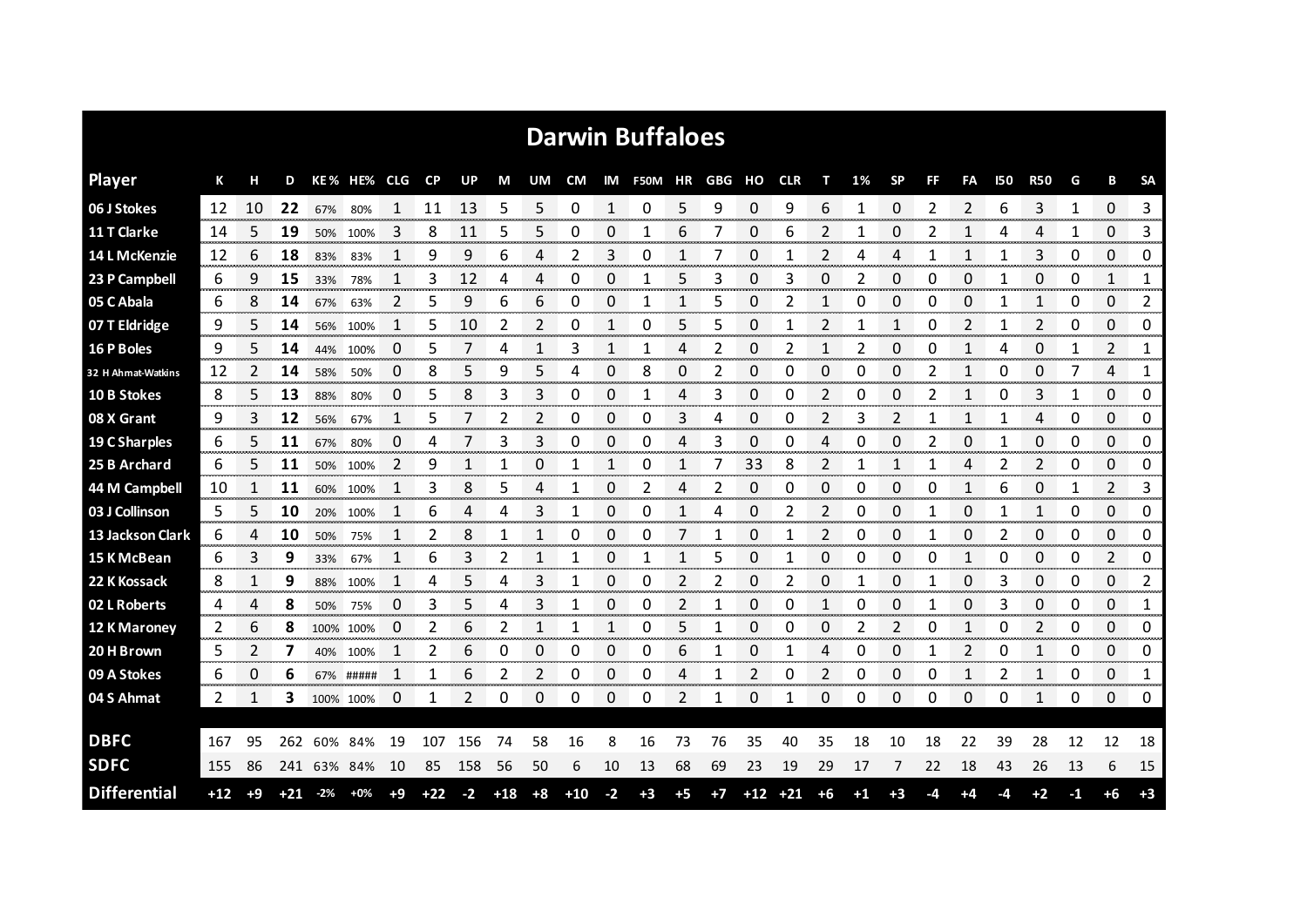|                     |     |    |    |             |             |              |           |                |       |    |       |             | <b>Southern Districts</b> |              |              |       |                |      |    |              |    |              |     |              |      |                |                         |
|---------------------|-----|----|----|-------------|-------------|--------------|-----------|----------------|-------|----|-------|-------------|---------------------------|--------------|--------------|-------|----------------|------|----|--------------|----|--------------|-----|--------------|------|----------------|-------------------------|
| <b>Player</b>       | К   |    | D  |             | KE% HE% CLG |              | <b>CP</b> | UP             | М     | UM | CM    |             | IM F50M HR                |              | GBG          | но    | <b>CLR</b>     | т    | 1% | <b>SP</b>    | FF | FA           | 150 | <b>R50</b>   | G    | B              | <b>SA</b>               |
| 22 J Sexton         | 12  | 10 | 22 | 33%         | 90%         | 1            | 6         | 16             | 4     | 4  | 0     | 2           | 1                         | 9            | 6            | 0     | 2              | 2    | 2  | 0            | 2  | 3            | 3   | 2            | 0    | $\Omega$       | 0                       |
| 08 M Bowden         | 17  | 3  | 20 |             | 76% 100%    | 3            | 5         | 16             | 6     | 5  | 1     | 2           | 0                         | 3            | 3            | 0     | 0              | 2    | 2  | 1            | 2  | 2            | 1   | 10           | 0    | 0              | 0                       |
| 29 J Ganley         | 18  | 2  | 20 |             | 67% 100%    | 1            | 6         | 14             | 5     | 4  | 1     | 0           | 0                         | 8            | 3            | 0     | 0              | 3    | 0  | 0            | 2  | 0            | 9   | 0            | 2    | $\mathbf{1}$   | $\mathbf{2}$            |
| 34 C McAdam         | 11  | 8  | 19 | 82%         | 88%         | 1            | 6         | 13             | 4     | 4  | 0     | 0           | 0                         | 4            | 5            | 0     | 0              | 0    | 1  | 0            | 1  | 1            | 3   | 4            | 0    | 0              | $\mathbf{2}$            |
| 24 L Delahey        | 9   | 9  | 18 | 78%         | 89%         | 1            | 4         | 13             | 2     | 2  | 0     | 0           | 0                         | 11           | 4            | 0     | 1              | 0    | 2  | 1            | 0  | 0            | 0   | 2            | 0    | 0              | 0                       |
| 03 J Ross           | 9   | 3  | 12 | 56%         | 100%        | 0            | 2         | 10             | 4     | 3  | 1     | 0           | 3                         | 2            | 1            | 0     | 1              | 1    | 0  | 0            | 1  | 0            | 3   | 0            | 3    | 0              | 1                       |
| 25 C Bowden         | 7   | 5  | 12 | 71%         | 80%         | 1            | 7         | 4              | 3     | 2  | 1     | 2           | 0                         | $\mathbf{1}$ | 6            | 0     | 3              | 1    |    | 1            | 1  | 0            | 2   | $\mathbf{1}$ | 0    | 0              | 0                       |
| 10 L Ogden          | 8   | 3  | 11 | 38%         | 67%         | 0            | 1         | 10             | 4     | 4  | 0     | 0           | 1                         | 6            | $\mathbf{1}$ | 0     | 0              | 2    | 2  | 0            | 0  | $\mathbf{1}$ | 5   | 0            | 0    | $\mathbf{1}$   | 2                       |
| 31 D Barry          | 9   | 2  | 11 | 56%         | 50%         | $\mathbf{1}$ | 6         | 6              | 4     | 4  | 0     | 0           | 4                         | $\mathbf{1}$ | 5            | 0     | 1              | 2    | 1  | $\mathbf{1}$ | 1  | 1            | 2   | 0            | 3    | $\mathbf{1}$   | 0                       |
| 11 J Farrer         | 7   | 3  | 10 | 71%         | 100%        | 0            | 5         | 5              | 3     | 2  | 1     | 0           | 2                         | 2            | 3            | 1     |                | 0    | 1  | 0            | 1  | 1            | -1  | 0            | 2    | $\overline{2}$ | 3                       |
| 28 R Bailey         | 4   | 6  | 10 | 50%         | 83%         | 0            | 4         |                | 2     | 2  | 0     |             | 0                         | 5            | 4            | 0     |                |      | 0  | 0            | 0  | 1            | 3   | 2            | 0    | 0              | 1                       |
| 09 K Jones          | 4   | 5  | 9  | 75%         | 60%         | 0            | 4         | 5              | 2     | 2  | 0     | 1           | 0                         | 3            | 4            | 0     |                | 2    |    | 1            | 0  | 1            | 2   | $\mathbf{1}$ | 0    | 0              | 0                       |
| 14 Benjamin Ah Mat  | 4   | 5  | 9  | 75%         | 80%         | 0            | 3         | 6              | 1     | 1  | 0     | 0           | 0                         | 3            | 3            | 0     | $\overline{2}$ | 3    | 0  | 0            | 3  | 0            | 1   | 0            | 0    | 0              | 0                       |
| 16 M McLinden       | 9   | 0  | 9  | 44%         | #####       | -1           | 4         | 6              | 1     | 1  | 0     | $\mathbf 1$ | 0                         | 4            | 3            | 0     |                | 3    | 0  | 0            | 2  | 2            | 1   | 2            | 0    | 0              | 0                       |
| 33 J Watts          | 5   | 4  | 9  | 80%         | 75%         | 0            | 5         | 4              | 3     | 2  |       | 0           |                           |              | 3            | 0     |                |      |    |              |    | 2            | 2   | 0            | 2    | 0              | 0                       |
| 12 M Duffy          | 4   | 4  | 8  | 75%         | 100%        | 0            | 2         | 6              | 3     | 3  | 0     | 1           | 0                         | 1            | 2            | 0     | 0              | 3    | 0  | 0            |    |              | 1   |              |      | 0<br>tennen s  | 0<br><b>TOTO CONTRA</b> |
| 35 P Gallow         | 4   | 4  | 8  | 0%          | 75%         | 0            | 4         | 4              |       | 1  | 0     | 0           | 0                         | 2            | 3            | 19    | 3              | 0    | 2  | 0            | 2  | 2            | 0   | 0            | 0    | 1              | 0                       |
| 01 T Demamiel       | 3   | 3  | 6  |             | 33% 100%    | 0            | 3         | З              | 0     | 0  | 0     | 0           | 0                         | 0            | 3            | 0     | 0              | 0    | 0  | 0            | O  | 0            | 1   | 0            | 0    | 0              | 2                       |
| 21 T Boustead       | 3   | 3  | 6  |             | 100% 100%   | 0            | 3         | 3              | 1     | 1  | 0     | 0           | 0                         | 2            | 2            | 0     |                | 2    |    | 1            |    | 0            |     | 1            | 0    | 0              | $\mathbf{1}$            |
| 07 R Tungatalum     | 3   | 2  | 5  | 33%         | 0%          | 0            | 4         |                | 0     | 0  | 0     | 0           | 0                         | 0            | 4            | 0     | 0              | 0    | 0  | 0            | 0  | 0            | 2   | 0            | 0    | 0              | 1                       |
| 18 A Morrish        | 1   | 2  | 3  |             | 100% 100%   | 0            | 1         | $\overline{2}$ | 1     | 1  | 0     | 0           | 0                         | 0            |              | 3     | 0              | 0    | 0  | 0            | 0  | 0            | 0   | 0            | 0    | 0              | 0                       |
| 36 D Robertson      | 2   | 0  | 2  |             | 100% #####  | 0            | 0         | 2              | 2     | 2  | 0     | 0           | 1                         | 0            | 0            | 0     | 0              | 1    | 0  | 0            | 1  | 0            | 0   | 0            | 0    | 0              | 0                       |
| <b>SDFC</b>         | 155 | 86 |    | 241 63%     | 84%         | 10           | 85        | 158            | 56    | 50 | 6     | 10          | 13                        | 68           | 69           | 23    | 19             | 29   | 17 | 7            | 22 | 18           | 43  | 26           | 13   | 6              | 15                      |
| <b>DBFC</b>         | 167 | 95 |    |             | 262 60% 84% | 19           | 107       | 156            | 74    | 58 | 16    | 8           | 16                        | 73           | 76           | 35    | 40             | 35   | 18 | 10           | 18 | 22           | 39  | 28           | 12   | 12             | 18                      |
| <b>Differential</b> | -12 | -9 |    | $-21$ $+2%$ | $-0%$       | -9           | $-22$     | $+2$           | $-18$ | -8 | $-10$ | $+2$        | $-3$                      | -5           | $-7$         | $-12$ | $-21$          | $-6$ | -1 | $-3$         | +4 | -4           | +4  | $-2$         | $+1$ | -6             | -3                      |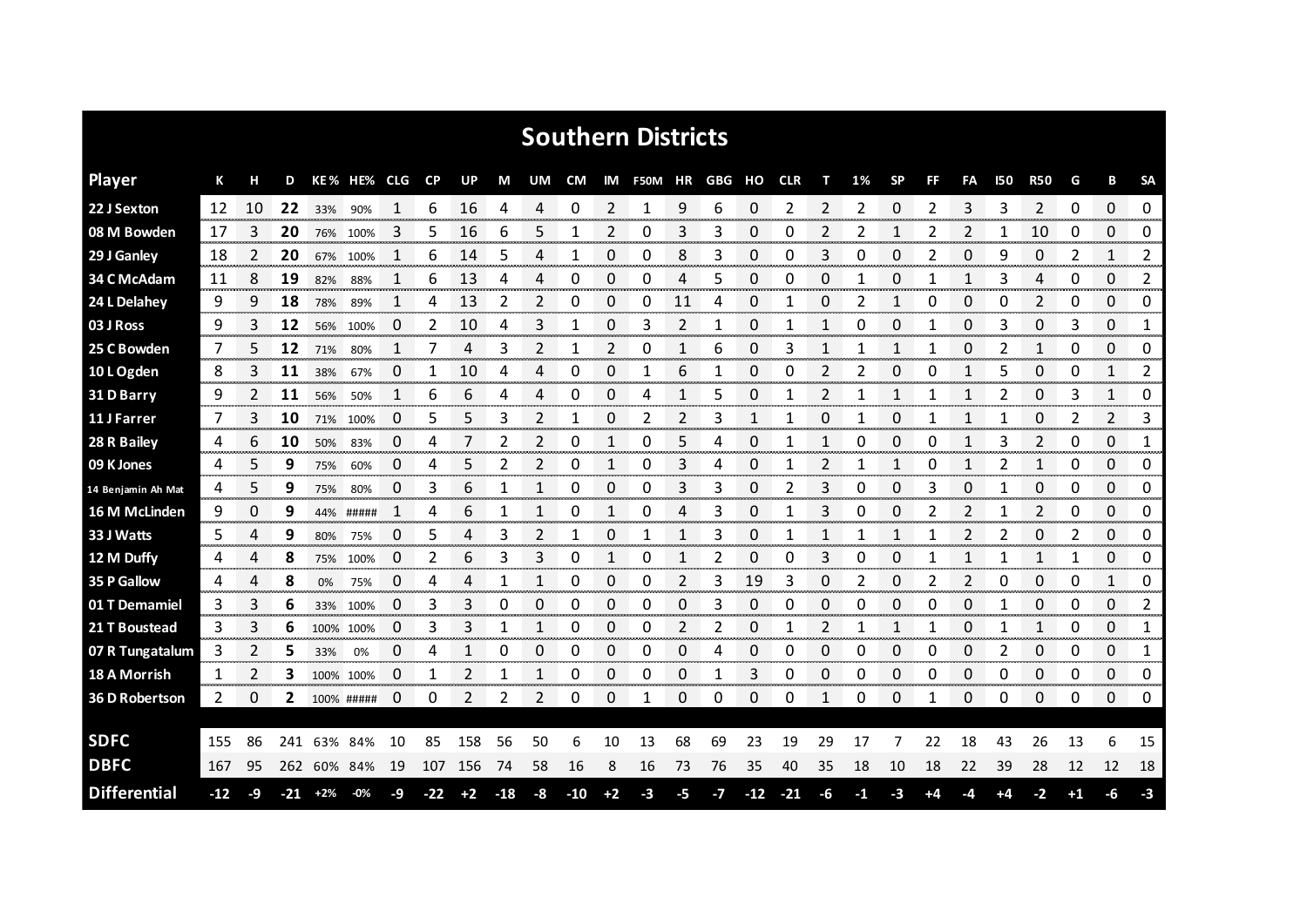|                        | <b>Score Sources</b> |             |
|------------------------|----------------------|-------------|
|                        | <b>DBFC</b>          | <b>SDFC</b> |
| <b>Turnover</b>        | 4.4.28               | 8.4.52      |
| <b>Stoppage</b>        | 7.8.50               | 3.2.20      |
| <b>Kick In</b>         | 1.0.6                | 2.0.12      |
| <b>TOTAL</b>           | 12.12.84             | 13.6.84     |
|                        | Defensive 50         |             |
| <b>Turnover</b>        | 1.2.8                | 0.2.2       |
| <b>Stoppage</b>        | 1.0.6                | 1.0.6       |
| Kick In                | 1.0.6                | 2.0.12      |
| <b>TOTAL</b>           | 3.2.20               | 3.2.20      |
|                        | <b>Midfield</b>      |             |
| <b>Turnover</b>        | 2.2.14               | 8.2.50      |
| <b>Centre Bounce</b>   | 6.5.41               | 1.0.6       |
| <b>B/ARC Stoppages</b> | 0.0.0                | 0.1.1       |
| <b>TOTAL</b>           | 8.7.55               | 9.3.57      |
|                        | <b>Forward 50</b>    |             |
| <b>Turnover</b>        | 1.0.6                | 0.0.0       |
| <b>Stoppage</b>        | 0.3.3                | 1.1.7       |
| <b>TOTAL</b>           | 1.3.9                | 1.1.7       |